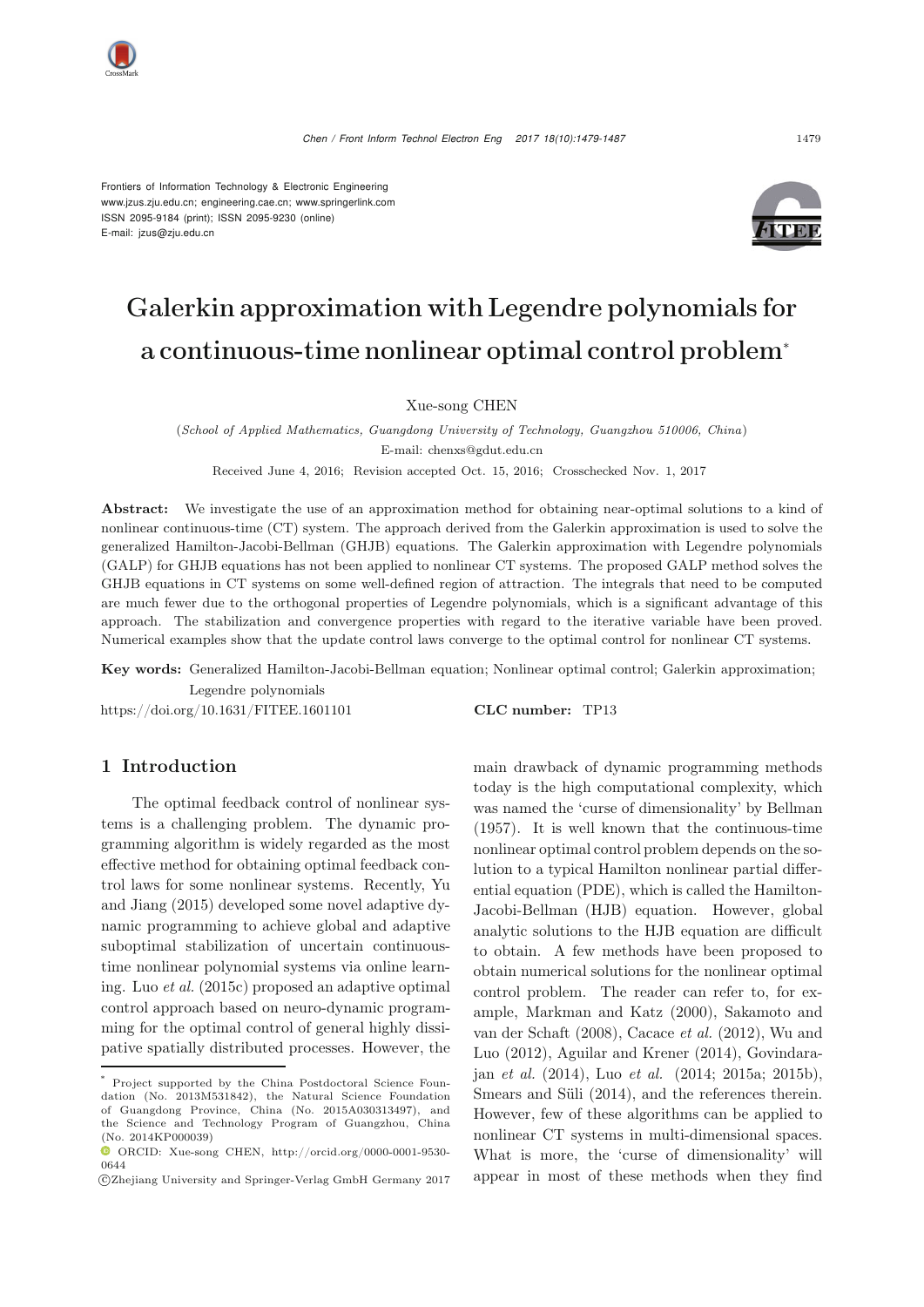optimal numerical solutions satisfying a given accuracy in a required domain to the HJB equations.

In this paper, we propose a Galerkin approximation with Legendre polynomial (GALP) method for the generalized Hamilton-Jacobi-Bellman (GHJB) equation. The main advantage of the GALP algorithm is that much fewer integrals need to be computed and the feedback control laws can be implemented in different ways. The GAPL algorithm essentially computes the coefficients offline using Legendre base functions. Once the coefficients are calculated, the control laws will be obtained online. The idea of GAPL for the GHJB equation comes from [Beard](#page-8-10) *et al.* [\(1997\)](#page-8-10). The reader is also referred to [Saridis and Lee](#page-8-11) [\(1979](#page-8-11)[\),](#page-8-7) [Gong](#page-8-12) *et al.* [\(2006\)](#page-8-12), Aguilar and Krener [\(2014](#page-8-7)), and [Smears and Süli](#page-8-9) [\(2014\)](#page-8-9) for details and different perspectives. An increasingly large quantity of computer memory is needed to store the coefficients in order to approximate the optimal solution when the number of base functions increases. Thus, how to choose the base functions for approximating the GHJB equation is essential for the optimal control problem. To the best of our knowledge, there is no literature on using the GALP algorithm for the GHJB equation. In our proposed computational method, the solution at each iteration using the Galerkin-Legendre spectral method can be approximated as an optimal control. Different from many existing Galerkin methods for solving PDE, this algorithm is not based on an odd symmetric function or finite element basis. A significant advantage of this approach is that much fewer integrals need to be computed because of the orthogonal properties of Legendre polynomials. The framework of the algorithm may be developed to overcome the effect of the 'curse of dimensionality' to some degree.

#### 2 Problem statement

Consider the following CT affine nonlinear system:

<span id="page-1-0"></span>
$$
\dot{x} = f(x) + g(x)u, \qquad (1)
$$

where  $x \in \Omega \subset \mathbb{R}^n$  is the system state,  $f(0) =$ **0**,  $x(0) = x_0 \in \Omega \subset \mathbb{R}^n$  is the initial state and  $u \in \mathbb{R}^m$  is the control input, and  $f: \Omega \to \mathbb{R}^n$ ,  $g: \Omega \to \mathbb{R}^{n \times m}, u: \Omega \to \mathbb{R}^m$ . Suppose that the system  $f(x) + g(x)u$  is Lipschitz continuous on a set  $\Omega$ , which is asymptotically stable for any initial condition in  $\Omega$ .

The main objective of this study is to find the feedback control laws  $u(x) = u^*(x)$  that satisfy Eq. [\(1\)](#page-1-0), and to minimize a cost function as follows:

$$
J(\boldsymbol{x_0}, \boldsymbol{u}) = \int_0^\infty \left[ l(\boldsymbol{x}(t, \boldsymbol{x_0})) + ||\boldsymbol{u}(\boldsymbol{x}(t, \boldsymbol{x_0}))||^2_{\boldsymbol{R}} \right] dt,
$$
\n(2)

where  $l : \Omega \to \mathbb{R}$  is the state penalty function,  $\mathbf{R} \in \mathbb{R}^{m \times m}$  is a symmetric, positive-definite matrix, and  $||u||_R^2 = u^T R u$  is the control penalty function. Given any admissible control  $u$ , the value function at  $x \in \Omega$  is obtained as follows:

$$
V(\boldsymbol{x}) = \int_0^\infty \left[ l(\boldsymbol{x}(t, \boldsymbol{x_0})) + ||\boldsymbol{u}(\boldsymbol{x}(t, \boldsymbol{x_0}))||^2_{\boldsymbol{R}} \right] dt. (3)
$$

Then we have the optimal control

<span id="page-1-4"></span>
$$
\boldsymbol{u}^*(\boldsymbol{x}) = \arg\min_{\boldsymbol{u}} \ V(\boldsymbol{x}). \tag{4}
$$

Fr[om](#page-8-13) [the](#page-8-13) [optimal](#page-8-13) [control](#page-8-13) [theory](#page-8-13) [in](#page-8-13) Lews and Syrmos [\(1995](#page-8-13)) and [Kirk](#page-8-14) [\(2012](#page-8-14)), it is easy to obtain the HJB equation for the optimal control problem:

<span id="page-1-2"></span>
$$
\left(\frac{\partial V^*}{\partial x}\right)^{\mathrm{T}}\boldsymbol{f} + l - \frac{1}{4}\left(\frac{\partial V^*}{\partial x}\right)^{\mathrm{T}}\boldsymbol{g}\boldsymbol{R}^{-1}\boldsymbol{g}^{\mathrm{T}}\frac{\partial V^*}{\partial x} = 0, \tag{5}
$$

with the boundary condition  $V^*(0) = 0$ . Then we can design the optimal controller as follows:

<span id="page-1-1"></span>
$$
\boldsymbol{u}^*(\boldsymbol{x}) = -\frac{1}{2}\boldsymbol{R}^{-1}\boldsymbol{g}^{\mathrm{T}}\frac{\partial V^*}{\partial \boldsymbol{x}}.
$$
 (6)

It is well known that the optimal control func-tion [\(6\)](#page-1-1) depends on the solution  $V^*$  of Eq. [\(5\)](#page-1-2). If system [\(1\)](#page-1-0) is linear and the state penalty function is given as  $l(x) = x^T Q x$  with  $Q = Q^T \succeq 0$ , then the optimal control problem becomes the linear quadratic regulator problem, and the solution is given by  $V^* = \boldsymbol{x}^{\mathrm{T}} \boldsymbol{P} \boldsymbol{x}$ , where  $\boldsymbol{P} = \boldsymbol{P}^{\mathrm{T}}$  satisfies the standard Riccati equation.

Although the solution to the nonlinear optimal problem has been well known since the early 1960s [\(Kleinman](#page-8-15), [1968](#page-8-15)), relatively few control designs explicitly use a feedback function of the form given in Eq. [\(6\)](#page-1-1). The primary difficulty lies in solving the HJB equation, for which general closed-form solutions do not exist. It is impossible to solve the HJB equations analytically. To obtain an approximate solution, [Beard](#page-8-10) *et al.* [\(1997](#page-8-10)) proposed a Galerkin method to approximate the solution to the following GHJB equation:

<span id="page-1-3"></span>
$$
\left(\frac{\partial V^{(i)}}{\partial \mathbf{x}}\right)^{\mathrm{T}}(\mathbf{f} + \mathbf{g}\mathbf{u}^{(i)}) + l + ||\mathbf{u}^{(i)}||_{\mathbf{R}}^2 = 0, \quad (7)
$$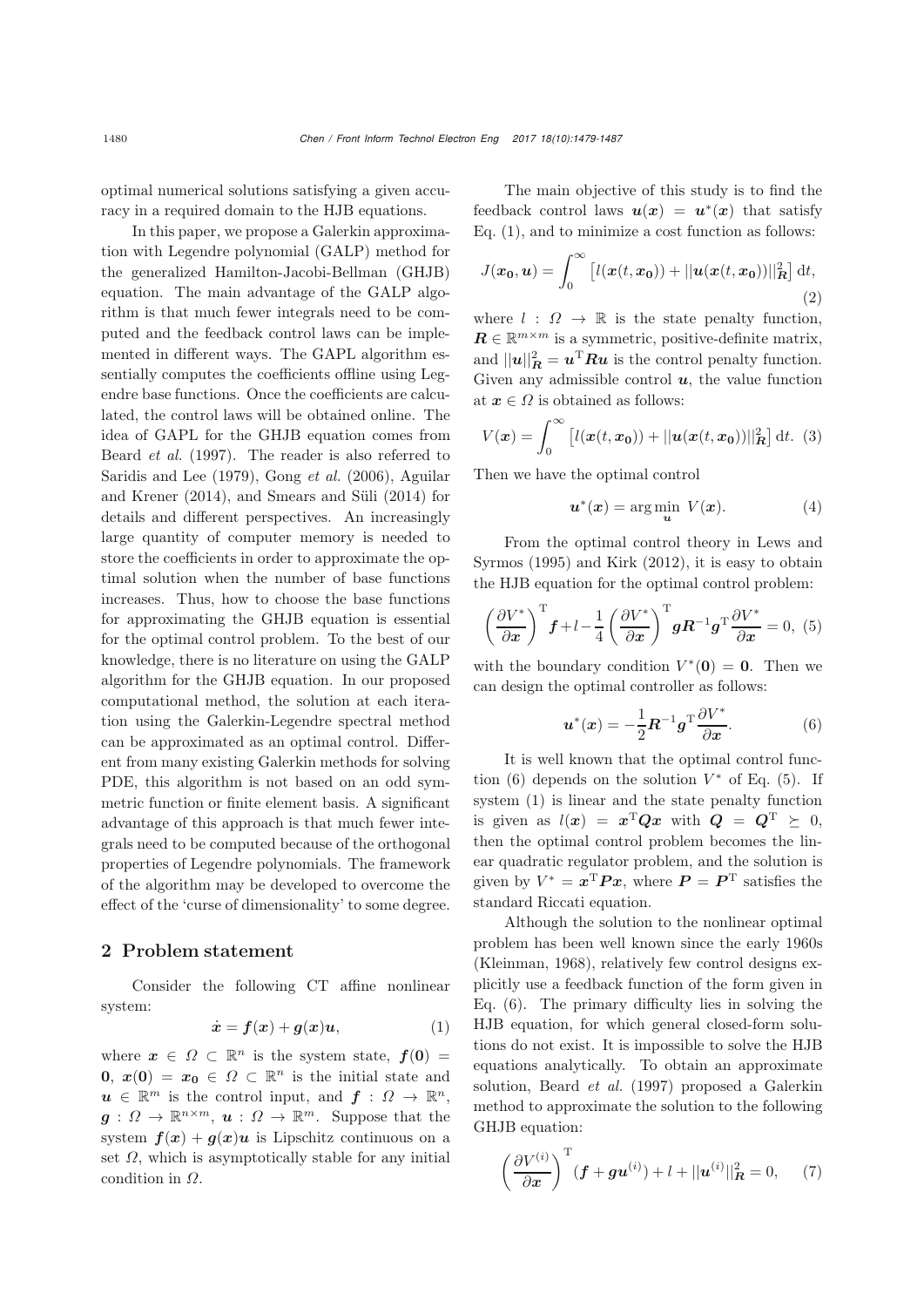with

$$
\boldsymbol{u}^{(i+1)}(\boldsymbol{x}) = -\frac{1}{2}\boldsymbol{R}^{-1}\boldsymbol{g}^{\mathrm{T}}\frac{\partial V^{(i)}}{\partial \boldsymbol{x}}.\tag{8}
$$

Given any initial control policy  $u^0$ , the solution<br> $\alpha$ , (7) will converge to the solution to  $\mathbf{F}_{\alpha}$ , (5) to Eq.  $(7)$  will converge to the solution to Eq.  $(5)$ , which has been proven in [Beard](#page-8-10) *et al.* [\(1997\)](#page-8-10), i.e.,

$$
\lim_{i \to \infty} V^{(i)} = V^*, \ \ \lim_{i \to \infty} \mathbf{u}^{(i)} = \mathbf{u}^*.
$$
 (9)

Thus, the problem of finding the solution to the nonlinear HJB equation has been transformed into the problem of finding the solution to the linear GHJB equation. It is obvious that the GHJB equation is much easier to solve than the HJB equation. The Galerkin numerical approximation with a series of odd-symmetric bases was used to approximate the near-optimal solution to the GHJB equation in [Beard](#page-8-10) *et al.* [\(1997](#page-8-10)). The main disadvantage of this method is that  $O(N^2)$  *n*-dimensional integrals need to be calculated, which is inherently complex. In addition, for a given  $\epsilon$ , the large number N cannot be estimated in this approach. The main contribution of this study is that, for a well-defined problem of optimal control, it is easier to achieve optimal feedback control laws using the GALP algorithm, and this approach requires much fewer integrals to be computed because of the orthogonal properties.

# 3 Galerkin approximation with Legendre polynomial method

In this section, the GHJB equation will be solved using the Galerkin approximation technique proposed by [Saridis and Lee](#page-8-11) [\(1979](#page-8-11)) and [Beard](#page-8-10) *et al.* [\(1997](#page-8-10)). There is a lot of literature on solutions to HJB equations, including the classic viscosity solutions in [Bardi and Capuzzo-Dolcetta](#page-8-16) [\(1997](#page-8-16)). Note that the GHJB equation may have several continuous solutions. However, only one of these solutions is positive definite and produces a stable control by Eq. [\(4\)](#page-1-4). The successive approximation scheme with a series of basis functions is optimal with respect to the cost index specified. Also, note that if the algorithm is truncated for any  $i < \infty$ ,  $V^{(i)}$  will be a kind of Lyapunov function for system [\(1\)](#page-1-0). This means that the algorithm can be stopped at any point but still results in a stable control that has better performance than  $u^{(0)}$ . Then we will derive the GALP method to solve the GHJB equation associated with the optimal control problem.

# 3.1 Algorithm procedure based on Legendre polynomial

Assume that there exists a set  $\Phi = {\phi_j}_{j=1}^{\infty}$ where  $\phi_i : \Omega \to \mathbb{R}$  and  $\phi_i(0) = 0$ , which are not necessarily linearly independent and satisfy the boundary condition. It implies that every solution to the GHJB equation can be represented as

<span id="page-2-0"></span>
$$
V^{(i)}(\mathbf{x}) = \sum_{j=1}^{\infty} c_j^{(i)} \phi_j(\mathbf{x}).
$$
 (10)

A finite truncation of this sum represents an approximation of  $V(x)$ . The required degree of accuracy in the approximation can be made by selecting a large enough number  $N$  as follows:

<span id="page-2-1"></span>
$$
V_N^{(i)}(\mathbf{x}) = \sum_{j=1}^N c_j^{(i)} \phi_j(\mathbf{x}).
$$
 (11)

It is very important to select the basis function for system [\(1\)](#page-1-0). Generally speaking, if an infinite series of basis functions were used, any set would suffice. However, the truncation of the infinite series results in approximation errors and elevates the importance of carefully selecting a set of equations that closely represent the true solution. Here we use the GALP approach to solve the GHJB equation.

We suppose that a complete set of Legendre base functions  $\{\phi_j\}_{j=1}^{\infty}$  which satisfy  $V(\mathbf{x}) = \sum_{j=1}^{\infty} a_j \phi_j(\mathbf{x})$  can be found as a post-original V  $\sum_{j=1}^{\infty} c_j \phi_j(\boldsymbol{x})$  can be found. A near-optimal V is given by truncating the series to  $V_N(x)$  =  $\sum_{j=1}^{N} c_j \phi_j(\boldsymbol{x})$ . The approximation with a series of Legendre bases is valid when the base functions are defined on  $[-1, 1]$ . If the system is defined on the interval [a, b], we can transform it to the interval  $[-1, 1]$ by using linear transformation. We will find a numerical solution which is the polynomial with a degree N. In fact, if N is sufficiently large, then  $e_N(x) \to 0$ and thus the near-optimal solution can be obtained as a convergent Legendre polynomial series.

It is well known that a set of Legendre base functions  $\{\phi_0, \phi_1, \cdots, \phi_N\}$  are orthogonal on  $[-1, 1]$  with weight function  $\Omega(x)=1$ . Legendre base functions  $\phi_N$  satisfy the following equation:

$$
\phi'_{n+1}(\boldsymbol{x}) - \phi'_{n}(\boldsymbol{x}) = (2n+1)\phi_{n}(\boldsymbol{x}), \ n \ge 1, \quad (12)
$$

where

$$
[n/2] = \begin{cases} \frac{n}{2}, & n \text{ is even,} \\ \frac{n-1}{2}, & n \text{ is odd,} \end{cases}
$$
 (13)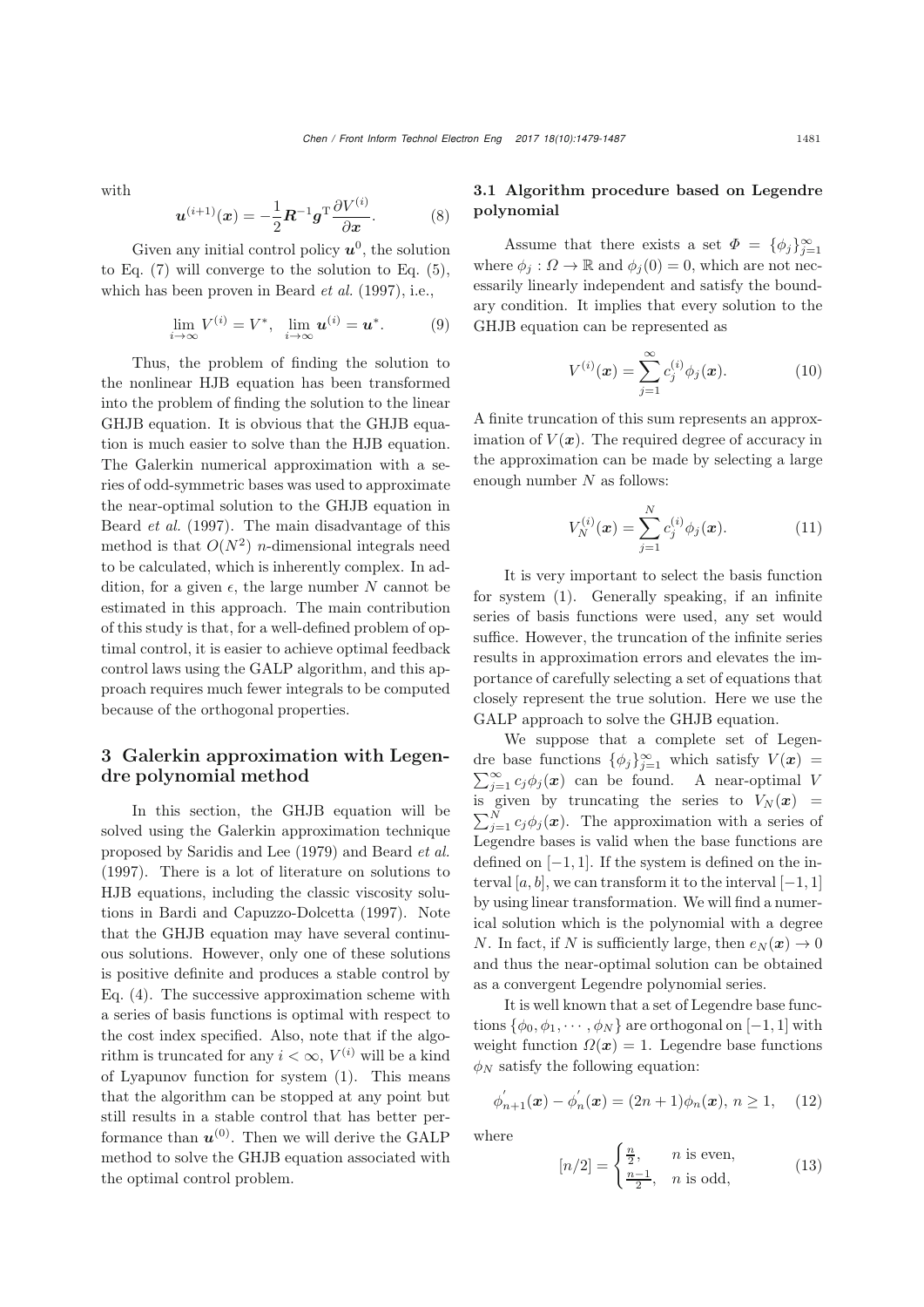or

$$
\phi_n(x) = \frac{1}{2^n} \sum_{k=1}^{[n/2]} (-1)^k \begin{bmatrix} n \\ k \end{bmatrix} \begin{bmatrix} 2n - 2k \\ n \end{bmatrix} x^{N-2k}, \tag{14}
$$

where  $n = 0, 1, \dots$ . In addition, they satisfy the following orthogonal properties  $(i, j = 0, 1, \dots)$ :

$$
\int_{-1}^{1} \phi_i(s)\phi_j(s)ds = \begin{cases} 0, & i \neq j, \\ \frac{2}{2n+1}, & i = j. \end{cases}
$$
 (15)

Next we will show the numerical solutions to the GHJB equation obtained by using the GALP algorithm. Assuming the infinite sum in Eq. [\(10\)](#page-2-0) satisfies the GHJB equation, we have

$$
\left(\sum_{j=1}^{\infty} c_j^{(i)} \left(\frac{\partial \phi_j}{\partial x}\right)^{\mathrm{T}}\right) (f + g u^{(i)}) + l + ||u^{(i)}||^2_{\mathbf{R}} = 0.
$$
\n(16)

Accordingly, the finite truncation of  $V^{(i)}(x)$  satisfies

$$
\left(\sum_{j=1}^{N} c_j^{(i)} \left(\frac{\partial \phi_j}{\partial x}\right)^{\mathrm{T}}\right) (f + g u^{(i)}) + l + ||u^{(i)}||^2_{\mathbf{R}} = e_N^{(i)}(\mathbf{x}),\tag{17}
$$

where  $e_N^{(i)}(x)$  is the error introduced by trun-<br>cation The CALP seheme is to find sooffication. The GALP scheme is to find coefficients  $c_j$  (j = 1, 2,  $\cdots$  , N) such that the projection of error  $e_N^{(i)}(x)$  onto the finite linear space span $\{\phi_1(\bm{x}), \phi_2(\bm{x}), \cdots, \phi_N(\bm{x})\}$  is zero for any  $\bm{x} \in$  $\Omega$ .

Therefore, the coefficients  $c_1, c_2, \cdots, c_N$  can be found from the following set of algebraic equations:

<span id="page-3-0"></span>
$$
\langle e_N^{(i)}(\boldsymbol{x}), \phi_j(\boldsymbol{x}) \rangle = 0, \ j = 1, 2, \cdots, N, \qquad (18)
$$

where the function inner product is

$$
\langle \mathbf{f}, \mathbf{g} \rangle = \int_{\Omega} \mathbf{f}(s) \mathbf{g}(s) \, \mathrm{d}s. \tag{19}
$$

Eq. [\(18\)](#page-3-0) can also be written as

<span id="page-3-1"></span>
$$
\begin{bmatrix} \eta_{11}^{(i)} & \cdots & \eta_{1N}^{(i)} \\ \vdots & & \vdots \\ \eta_{N1}^{(i)} & \cdots & \eta_{NN}^{(i)} \end{bmatrix} \begin{bmatrix} c_1^{(i)} \\ \vdots \\ c_N^{(i)} \end{bmatrix} = - \begin{bmatrix} \langle l + ||\boldsymbol{u}^{(i)}||_{\boldsymbol{R}}^2, \phi_1 \rangle \\ \vdots \\ \langle l + ||\boldsymbol{u}^{(i)}||_{\boldsymbol{R}}^2, \phi_N \rangle \end{bmatrix},
$$
\n(20)

where

$$
\eta_{jk}^{(i)} = \left\langle \left(\frac{\partial \phi_j}{\partial x}\right)^{\mathrm{T}} (\boldsymbol{f} + \boldsymbol{g} \boldsymbol{u}^{(i)}), \phi_k \right\rangle. \tag{21}
$$

If we define matrices  $M_1$  and  $M_2^{(i)}$  as follows:

$$
M_{1} = \begin{bmatrix} \left\langle \left(\frac{\partial \phi_{1}}{\partial x}\right)^{T} f, \phi_{1} \right\rangle & \cdots & \left\langle \left(\frac{\partial \phi_{N}}{\partial x}\right)^{T} f, \phi_{1} \right\rangle \\ \vdots & \vdots & \vdots \\ \left\langle \left(\frac{\partial \phi_{1}^{T}}{\partial x}\right)^{T} f, \phi_{N} \right\rangle & \cdots & \left\langle \left(\frac{\partial \phi_{N}^{T}}{\partial x}\right)^{T} f, \phi_{N} \right\rangle \end{bmatrix},
$$
  
\n
$$
M_{2}^{(i)} = \begin{bmatrix} \left\langle \left(\frac{\partial \phi_{1}^{T}}{\partial x}\right)^{T} g u^{(i)}, \phi_{1} \right\rangle & \cdots & \left\langle \left(\frac{\partial \phi_{N}^{T}}{\partial x}\right)^{T} g u^{(i)}, \phi_{1} \right\rangle \\ \vdots & \vdots \\ \left\langle \left(\frac{\partial \phi_{1}^{T}}{\partial x}\right)^{T} g u^{(i)}, \phi_{N} \right\rangle & \cdots & \left\langle \left(\frac{\partial \phi_{N}^{T}}{\partial x}\right)^{T} g u^{(i)}, \phi_{N} \right\rangle \end{bmatrix},
$$
  
\n
$$
b_{1} = - \begin{bmatrix} \langle l, \phi_{1} \rangle \\ \vdots \\ \langle l, \phi_{N} \rangle \end{bmatrix},
$$
  
\n(24)

$$
\boldsymbol{b}_2^{(i)} = -\begin{bmatrix} \langle ||\boldsymbol{u}^{(i)}||^2_{\boldsymbol{R}}, \phi_1 \rangle \\ \vdots \\ \langle ||\boldsymbol{u}^{(i)}||^2_{\boldsymbol{R}}, \phi_N \rangle \end{bmatrix}, \qquad (25)
$$

then we can rewrite Eq. [\(20\)](#page-3-1) as

<span id="page-3-2"></span>
$$
(M_1 + M_2^{(i)})c^{(i)} = b_1 + b_2^{(i)}.
$$
 (26)

Hence, a near-optimal approximation of the so-lution to Eq. [\(7\)](#page-1-3) can be produced by computing  $c_j^{(i)}$ . The approximate control associated with Eq.  $(6)$  is given by

<span id="page-3-3"></span>
$$
\boldsymbol{u}_N^{(i+1)} = -\frac{1}{2}\boldsymbol{R}^{-1}\boldsymbol{g}^{\mathrm{T}}\left(\sum_{j=1}^N c_j^{(i)}\frac{\partial \phi_j}{\partial \boldsymbol{x}}\right). \tag{27}
$$

Now the complete GALP algorithm procedure is proposed to solve the GHJB equation:

Step 1: Suppose  $u^{(0)}$  is an initial control for system [\(1\)](#page-1-0). Input  $f, g, l, R, \Omega$  and the base functions  $\phi_i$ .

Step 2: Compute the initial values of  $M_1, M_2^{(0)},$  $\bm{b}_1,\,\bm{b}_2^{(0)}.$ 

Step 3: Compute  $c^{(i)}$  according to Eq. [\(26\)](#page-3-2), compute the value function  $V^{(i)}$  with Eq. [\(11\)](#page-2-1), and update the control  $u^{(i)}$  with Eq. [\(27\)](#page-3-3).

Step 4: Let  $i = i + 1$ . If  $|V^{(i)} - V^{(i-1)}| < \epsilon$  $(\epsilon \text{ is a small enough positive number}),$  then stop the iteration and employ  $u^{(i)}$  to obtain the final control law with Eq. [\(6\)](#page-1-1); otherwise, go back to step 3.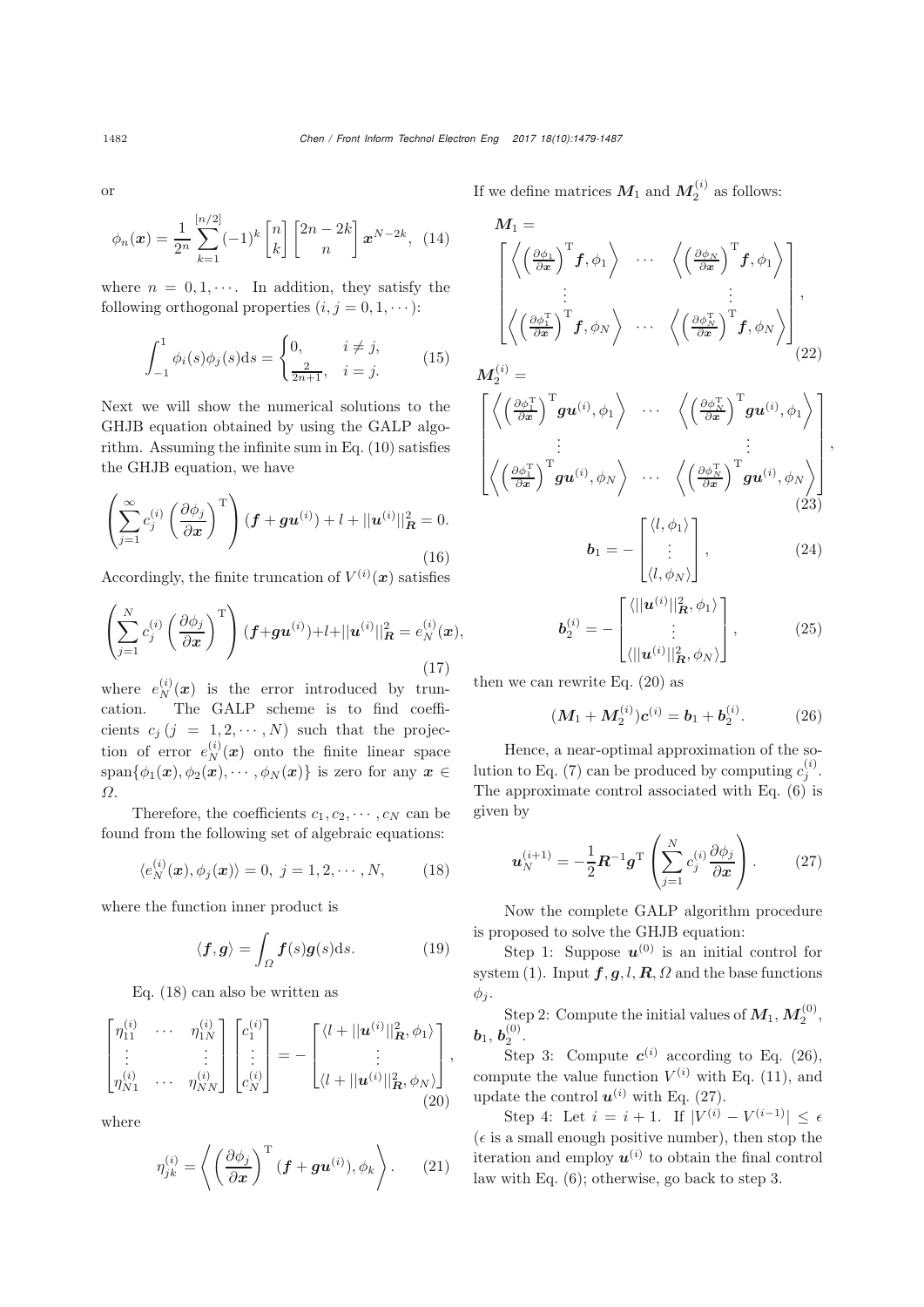Note that coefficients  $c^{(i)}$  can be computed offline prior to implementing the control.

### 3.2 Stability and convergence analysis

In this subsection, we analyze the convergence and stability of the proposed scheme. The Hamiltonian function is defined as follows:

$$
H(\mathbf{x}, \frac{\partial V}{\partial \mathbf{x}}, \mathbf{u}, t)
$$
  
=  $l(\mathbf{x}) + ||\mathbf{u}||_R^2 + \left(\frac{\partial V}{\partial \mathbf{x}}\right)^T (\mathbf{f}(\mathbf{x}) + \mathbf{g}(\mathbf{x})\mathbf{u}).$  (28)

Lemma 1 (Theorem 1 in [Saridis and Lee](#page-8-11) [\(1979\)](#page-8-11)) Assume  $u^{(1)}(t, x) \in \Omega_u$ , where  $t \in [0, T]$  is an admissible and arbitrary feedback control. If the function  $V(\boldsymbol{x};t,\boldsymbol{u}^{(1)})$  is positive definite and differentiable on  $[0, T] \times \mathbb{R}^n$ , which satisfies

$$
\frac{\partial V}{\partial t} + H(x, \frac{\partial V}{\partial x}, \mathbf{u}^{(1)}, t) = 0,\tag{29}
$$

$$
V(\mathbf{x}(T); t, \mathbf{u}^{(1)}) = s(\mathbf{x}(T)),
$$
 (30)

then the value function of system [\(1\)](#page-1-0) is  $V(\mathbf{x}; t, \mathbf{u}^{(1)})$ , and

$$
V^{(1)}(\boldsymbol{x}) = J(\boldsymbol{u}^{(1)}) = \int_0^\infty [l(\boldsymbol{x}) + ||\boldsymbol{u}^{(1)}||^2_{\boldsymbol{R}}] \mathrm{d}t. \tag{31}
$$

**Lemma 2** If the optimal value function  $V^*(x)$  and optimal control *u*<sup>∗</sup> exist, and satisfy Lemma 1, then

$$
0 < V^*(\boldsymbol{x}) \le V(\boldsymbol{x}), \ \boldsymbol{u} \ne \boldsymbol{u}^* \tag{32}
$$

Proof The proof of Lemma 2 is easy to obtain from Lemma 1.

There is a large amount of literature devoted to designing stable regulators for nonlinear systems. The most important and popular tool is Lyapunov's method. To use Lyapunov's method, a designer first proposes a control and then tries to find a Lyapunov function for the closed-loop system. A Lyapunov function is a generalized energy function of the states, and is usually suggested by the physics of the problem. It is often possible to find a stable control for a particular system. Now we show that value function  $V^{(1)}$  is a Lyapunov function of system  $(f, q, u^{(2)})$ .

Theorem 1 Assume  $\Omega$  is a compact set, and  $u^{(1)} \in A_u(\Omega)$  is an arbitrary admissible control for system [\(1\)](#page-1-0) on  $\Omega$ , if a positive definite, differentiable function  $V^{(1)}(t, x)$  exists on  $[0, \infty) \times \mathbb{R}^n$  and satisfies the GHJB equation

$$
\left(\frac{\partial V^{(1)}}{\partial x}\right)^{\mathrm{T}} (f + g u^{(1)}) + l + ||u^{(1)}||^2_{\mathbf{R}} = 0, \quad (33)
$$

associated with

$$
\boldsymbol{u}^{(2)} = -\frac{1}{2}\boldsymbol{R}^{-1}\boldsymbol{g}^{\mathrm{T}}\frac{\partial V^{(1)}}{\partial \boldsymbol{x}},\tag{34}
$$

then  $\forall t \in [0, \infty)$ , system [\(1\)](#page-1-0) has bounded trajecto-<br>wise system  $[0, \infty)$ , and the stable squilibrium point is ries over  $[0, \infty)$ , and the stable equilibrium point is the origin in system [\(1\)](#page-1-0).

**Proof** Since  $V^{(1)}(t, x)$  is a continuously differentiable function, we take the derivative of  $V^{(1)}(t, x)$ along system  $(f, g, u^{(2)})$  and follow the equation  $\left(\frac{\partial V^{(1)}}{\partial x}\right)^{\mathrm{T}} g = -2(u^{(2)})^{\mathrm{T}} R$ . Then we have

$$
\dot{V}_1(t, x) = \frac{\partial V^{(1)}}{\partial t} + \left(\frac{\partial V^{(1)}}{\partial x}\right)^{\mathrm{T}} \dot{x}
$$
\n
$$
= \frac{\partial V^{(1)}}{\partial t} + \left(\frac{\partial V^{(1)}}{\partial x}\right)^{\mathrm{T}} (f + g u^{(2)})
$$
\n
$$
= \frac{\partial V^{(1)}}{\partial t} + \left(\frac{\partial V^{(1)}}{\partial x}\right)^{\mathrm{T}} f + \left(\frac{\partial V^{(1)}}{\partial x}\right)^{\mathrm{T}} g u^{(2)}
$$
\n
$$
= \frac{\partial V^{(1)}}{\partial t} + \left(\frac{\partial V^{(1)}}{\partial x}\right)^{\mathrm{T}} f - 2(u^{(2)})^{\mathrm{T}} Ru^{(2)}
$$
\n
$$
= \frac{\partial V^{(1)}}{\partial t} + \left(\frac{\partial V^{(1)}}{\partial x}\right)^{\mathrm{T}} f - 2||u^{(2)}||_R^2. (35)
$$

<span id="page-4-1"></span>When  $t \to \infty$ ,  $\frac{\partial V^{(1)}}{\partial t} = 0$ , the following equation is obtained from the GHJB equation:

<span id="page-4-0"></span>
$$
\left(\frac{\partial V^{(1)}}{\partial x}\right)^{\mathrm{T}}\mathbf{f} = -l - ||\mathbf{u}^{(1)}||_{\mathbf{R}}^2 - \left(\frac{\partial V^{(1)}}{\partial x}\right)^{\mathrm{T}}\mathbf{g}\mathbf{u}^{(1)}.
$$
\n(36)

Substituting Eq. [\(36\)](#page-4-0) into Eq. [\(35\)](#page-4-1), we obtain

$$
V_1(t, x)
$$
  
=  $-l - ||u^{(1)}||_R^2 - \left(\frac{\partial V^{(1)}}{\partial x}\right)^T g u^{(1)} - 2||u^{(2)}||_R^2$   
=  $-l - ||u^{(1)}||_R^2 + 2(u^{(2)})^T g u^{(1)} - 2||u^{(2)}||_R^2$   
=  $-l - u_2^T R u^{(2)} - (u^{(1)} - u^{(2)})^T R (u^{(1)} - u^{(2)})$   
=  $-l - ||u^{(2)}||_R^2 - ||u^{(1)} - u^{(2)}||_R^2$   
< 0. (37)

The boundaries of the trajectories are established according to system [\(1\)](#page-1-0) over [0,  $\infty$ ). Under the assumptions of the theorem,  $\dot{V}^{(1)}(t, x) < 0$  is a Lyapunov function, and the stable equilibrium point is the origin of system [\(1\)](#page-1-0).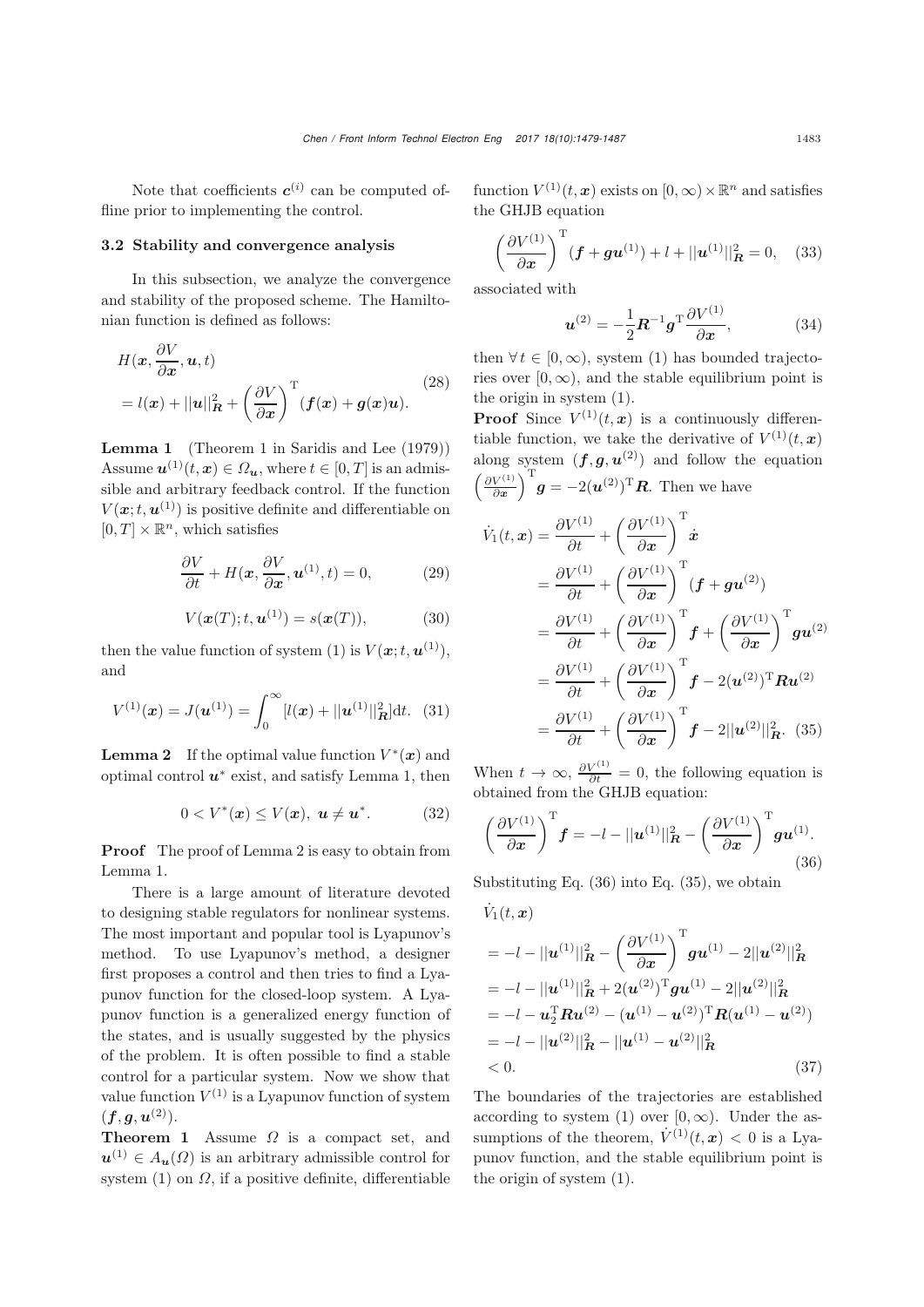We will show that if we choose an updated control according to our proposed algorithm, then the new control improves the performance and is admissible. Lemma 3 in [Beard](#page-8-10) *et al.* [\(1997\)](#page-8-10) is a strengthened version of the theorem in [Saridis and Lee](#page-8-11) [\(1979](#page-8-11)) of which the associated  $u^{(2)}$  has been selected to satisfy

$$
||u^{(2)} + \frac{1}{2}R^{-1}g^{T}\frac{\partial V^{(2)}}{\partial x}|| \leq ||u^{(1)} + \frac{1}{2}R^{-1}g^{T}\frac{\partial V^{(1)}}{\partial x}||.
$$
\n(38)

However, it is not necessary to solve the GHJB equation by our method to satisfy the above inequality. To obtain the construction of a feasible solution developed in the following Theorem 2, we need the following lemma in [Gong](#page-8-12) *et al.* [\(2006\)](#page-8-12):

**Lemma 3** Given an arbitrary function  $\xi(t) \in$  $W^{m,\infty}$ , for any  $t \in [-1,1]$ , there is a polynomial  $p^{N}(t)$  with degree N which satisfies

$$
|\xi(t) - p^{N}(t)| \le C_0 C N^{-m}, \ \forall t \in [-1, 1], \qquad (39)
$$

where  $C_0 = ||\xi||_{W^{m,\infty}}$  and C is a constant independent of N.  $p^{N}(t)$  is called the best Nth-order polynomial approximation of  $\xi(t)$  in the  $L_{\infty}$  norm. Proof It is a standard result of polynomial approximations [\(Canuto](#page-8-17) *et al.*, [1988\)](#page-8-17).

In the GALP method, the main idea is to approximate  $V(\boldsymbol{x}(t))$  by the Nth-order Legendre polynomial  $\phi_N(\boldsymbol{x}(t))$ . Let  $t_0 = -1 < t_1 < \cdots < t_N =$ 1 be the nodes defined as  $t_k$  which are roots of  $L_N(t)$ ,  $k = 1, 2, \dots, N-1$ , where  $L_N(t)$  is the derivative of the Nth-order Legendre polynomial  $L_N(t)$ . Let  $\overline{V}_k^N$  and  $\overline{u}_k^N$  be an approximation of a feasible<br>colution  $V(x^{(t)})$  explored at node t. Then we can solution  $V(\boldsymbol{x}(t))$  evaluated at node  $t_k$ . Then we can obtain the following theorem:

Theorem 2 Given an arbitrary feasible solution  $x \to (V^{(i)}, u^{(i)})$  for Eq. [\(7\)](#page-1-3), assume that  $x(t) \in$ <br>*W<sup>m,∞</sup>* with  $m > 2$  and there evists an integer *N*.  $W^{m,\infty}$  with  $m \geq 2$ , and there exists an integer  $N_0$ such that  $N > N_0$  for any N. Then the GHJB equation has a feasible solution  $(\overline{V}_k^N, \overline{\bm{u}}_k^N), k =$  $0, 1, \cdots, N$ , which satisfies

$$
|V(t_k) - \overline{V}_k^N| \le L(N - n)^{1 - m},\tag{40}
$$

$$
|\boldsymbol{u}(t_k) - \overline{\boldsymbol{u}}_k^N| \le L(N - n)^{1 - m}, \qquad (41)
$$

 $\forall k = 0, 1, \dots, N$ , where L is a constant.

**Proof** Assume that  $L(\boldsymbol{x}(t))$  is the  $(N - n)$ th-order optimal approximation of  $\dot{V}^{(i)}(\mathbf{x}(t))$  with respect to the norm of  $L_{\infty}$ . According to Lemma 3, there exists a constant  $C_0$  independent of N such that

$$
|\dot{V}^{(i)}(\boldsymbol{x}(t)) - L(\boldsymbol{x}(t))| \le C_0 (N - n)^{1 - m}, \,\forall \, t \in [-1, 1].
$$
\n(42)

Define

$$
\hat{V}^{(n)}(\boldsymbol{x}(t)) = \int_{-1}^{T} L(\boldsymbol{x}(\tau)) \mathrm{d}\tau + V^{(n)}(-1), \quad (43)
$$

$$
\hat{V}^{(n-1)}(\boldsymbol{x}(t)) = \int_{-1}^{T} \hat{V}^{(n)}(\tau) d\tau + V^{(n-1)}(-1), \tag{44}
$$
\n
$$
\vdots
$$

$$
\hat{V}^{(1)}(\boldsymbol{x}(t)) = \int_{-1}^{T} \hat{V}^{(2)}(\tau) d\tau + V^{(1)}(-1), \qquad (45)
$$

$$
\hat{\boldsymbol{u}}(\boldsymbol{x}(t)) = -\frac{1}{2}\boldsymbol{R}^{-1}\boldsymbol{g}^{\mathrm{T}}\dot{V}^{(i)}(\boldsymbol{x}(t)).
$$
\n(46)

Clearly,  $\hat{V}^{(1)}(\mathbf{x}(t)), \hat{V}^{(2)}(\mathbf{x}(t)), \cdots, \hat{V}^{(n)}(\mathbf{x}(t))$  are polynomials of degrees equal to or less than N, which satisfy the differential Eq. [\(1\)](#page-1-0). By definition, the derivatives of a polynomial of degree N evaluated at nodes  $t_0, t_1, \dots, t_N$  are equal to the values of the polynomials at the nodes multiplied by the differentiation matrix  $D$  in [Canuto](#page-8-17) *et al.* [\(1988](#page-8-17)). Thus, if we let

$$
\overline{V}_k^N = \hat{V}(t_k), \ \overline{\boldsymbol{u}}_k^N = \hat{\boldsymbol{u}}(t_k), \tag{47}
$$

we have

$$
\boldsymbol{D}\begin{bmatrix} \bar{\boldsymbol{x}}_{i,0}^{N} \\ \vdots \\ \bar{\boldsymbol{x}}_{i,N}^{N} \end{bmatrix} = \boldsymbol{D}\begin{bmatrix} \hat{\boldsymbol{x}}_{i}(t_{0}) \\ \vdots \\ \hat{\boldsymbol{x}}_{i}(t_{N}) \end{bmatrix} = \begin{bmatrix} \dot{\hat{\boldsymbol{x}}}_{i}(t_{0}) \\ \vdots \\ \dot{\hat{\boldsymbol{x}}}_{i}(t_{N}) \end{bmatrix}
$$

$$
= \begin{bmatrix} \hat{\boldsymbol{x}}_{i+1}(t_{0}) \\ \vdots \\ \hat{\boldsymbol{x}}_{i+1}(t_{N}) \end{bmatrix} = \begin{bmatrix} \bar{\boldsymbol{x}}_{i+1,0}^{N} \\ \vdots \\ \bar{\boldsymbol{x}}_{i+1,N}^{N} \end{bmatrix}, \quad (48)
$$

where  $i = 1, 2, \dots, n-1$  and  $\bar{x}_{i,k}^N$  is the *i*<sup>th</sup> compo-<br>pant of  $\bar{x}_i^N$ ,  $\Lambda^*$  i = n we have nent of  $\bar{x}_k^N$ . At  $i = n$ , we have

<span id="page-5-0"></span>
$$
D\begin{bmatrix} \bar{x}_{n,0}^N \\ \vdots \\ \bar{x}_{n,N}^N \end{bmatrix} = D\begin{bmatrix} \hat{x}_n(t_0) \\ \vdots \\ \hat{x}_n(t_N) \end{bmatrix} = \begin{bmatrix} \hat{x}_n(t_0) \\ \vdots \\ \hat{x}_n(t_N) \end{bmatrix}
$$

$$
= \begin{bmatrix} f(\hat{x}(t_0)) + g(\hat{x}(t_0))\hat{u}(t_0) \\ \vdots \\ f(\hat{x}(t_N)) + g(\hat{x}(t_0))\hat{u}(t_N) \end{bmatrix}.
$$
(49)

<span id="page-5-1"></span>Therefore,  $(\bar{x}_k^N, \bar{u}_k^N), k = 0, 1, \cdots, N$ , satisfy system<br>(1) North we prove that the above inequalities are [\(1\)](#page-1-0). Next, we prove that the above inequalities are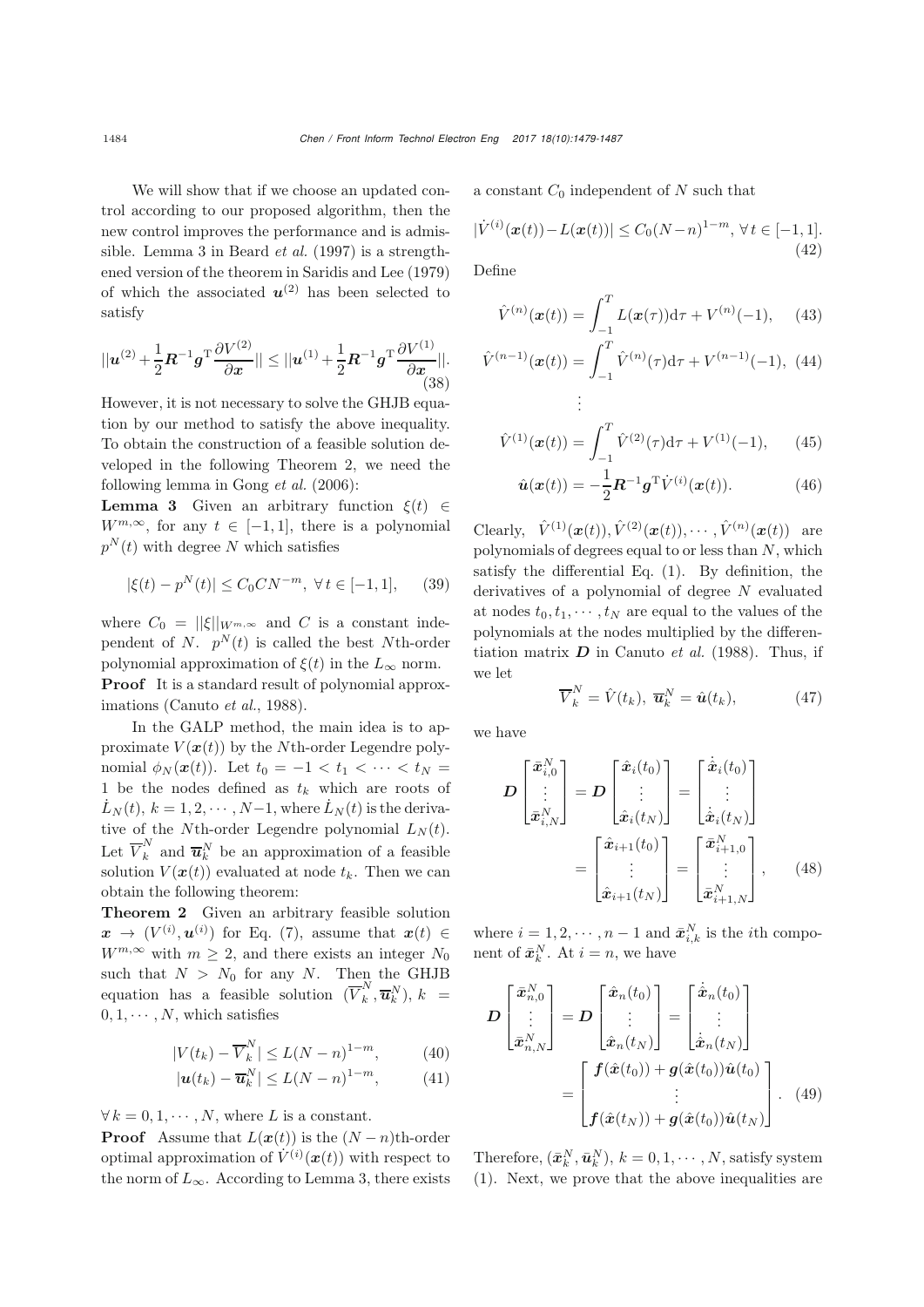also satisfied. We can obtain the following inequalities based on [Gong](#page-8-12) *et al.* [\(2006\)](#page-8-12):

$$
\begin{cases} |V^{(n)}(\boldsymbol{x}(t)) - \hat{V}^{(n)}(\boldsymbol{x}(t))| \le 2C_0(N - n)^{1 - m}, \\ \vdots \\ |V^{(1)}(\boldsymbol{x}(t)) - \hat{V}^{(1)}(\boldsymbol{x}(t))| \le 2^n C_0(N - n)^{1 - m}. \end{cases}
$$
\n(50)

Supposing  $m > 2$ , both  $V(\boldsymbol{x}(t))$  and  $\hat{V}(\boldsymbol{x}(t))$  are contained in a kind of compact set. Furthermore, as *f* and *g* are Lipschitz continuous in the compact set, there exists a constant  $C_1$  independent of N such that

$$
|\boldsymbol{u}(\boldsymbol{x}(t)) - \hat{\boldsymbol{u}}(\boldsymbol{x}(t))|
$$
  
\n
$$
= \frac{1}{2} |\boldsymbol{R}^{-1} \boldsymbol{g}^{\mathrm{T}} \dot{\hat{V}}(\boldsymbol{x}(t)) - \boldsymbol{R}^{-1} \boldsymbol{g}^{\mathrm{T}} \dot{V}(\boldsymbol{x}(t))|
$$
  
\n
$$
\leq C_1 (|\dot{V}^{(n)}(\boldsymbol{x}(t)) - p(t)| + |V^{(1)}(\boldsymbol{x}(t)) - \hat{V}^{(1)}(\boldsymbol{x}(t))| + \cdots + |V^{(n)}(\boldsymbol{x}(t)) - \hat{V}^{(n)}(\boldsymbol{x}(t))|).
$$
 (51)

Hence, we have the following inequalities:

$$
|V^{(i)}(\bm{x}(t)) - \hat{V}(\bm{x}(t))| \le C_2 (N - n)^{1 - m}, \qquad (52)
$$

$$
|\boldsymbol{u}(\boldsymbol{x}(t)) - \hat{\boldsymbol{u}}(\boldsymbol{x}(t))| \le C_2 (N - n)^{1 - m}, \qquad (53)
$$

 $\forall i = 1, 2, \dots, n, t \in [-1, 1]$  and for some positive constant  $C_2$  independent of N. By a similar procedure, it is proved that the endpoint condition is satisfied. Hence,  $(V^{(i)}, u^{(i)})$  is a feasible discred-<br>itsel solution  $\Lambda t$ ,  $t = t$ , Eqs. (52) and (52) imply ited solution. At  $t = t_k$ , Eqs. [\(52\)](#page-6-0) and [\(53\)](#page-6-1) imply Eqs.  $(40)$  and  $(41)$ . Thus, we have constructed a feasible solution to system [\(1\)](#page-1-0) that satisfies Eqs. [\(40\)](#page-5-0) and [\(41\)](#page-5-1).

### 4 Illustrative examples

Illustrative examples are aimed to demonstrate the effectiveness and usefulness of the proposed method for designing controllers. To do this, we will show how the GALP algorithm is used to solve the GHJB equation and obtain the optimal control laws for nonlinear CT systems.

# 4.1 Comparison with the odd-symmetric basis method

In this subsection we will compare the control law obtained using our GALP algorithm with the o[dd-symmetric](#page-8-18) [basis](#page-8-18) [method](#page-8-18) [proposed](#page-8-18) [by](#page-8-18) Beard *et al.* [\(1996\)](#page-8-18). The system is considered as follows:

<span id="page-6-2"></span>
$$
\begin{cases} \n\dot{x}_1(t) = x_2(t), \\ \n\dot{x}_2(t) = \epsilon \, x_1^3(t) + u(t), \n\end{cases} \tag{54}
$$

subject to cost function

$$
J = \frac{1}{2} \int_0^\infty (x_1^2 + x_2^2 + u^2) dt.
$$
 (55)

Beard *et al*. (1996) solved this problem using a Galerkin approximation method with an oddsymmetric basis. When  $\epsilon = 1$ , the GHJB equation for system [\(54\)](#page-6-2) is

$$
H(\mathbf{x}, \mathbf{p}) = x_2 p_1 + x_1^3 p_2 - \frac{1}{2} p_2^2 + \frac{1}{2} x_1^2 + \frac{1}{2} x_2^2 = 0, \tag{56}
$$

where  $\mathbf{x} = [x_1, x_2]^{\mathrm{T}}, \mathbf{p} = \frac{\partial V}{\partial \mathbf{x}} = [p_1, p_2]^{\mathrm{T}}$ . The op-<br>timel control for gratem (54) is easy to obtain as timal control for system  $(54)$  is easy to obtain as  $u^* = p_2$ . Beard *et al.* (1996) developed fourth-order approximations for this system:

$$
u_{\rm B}(x) = -1.0376x_1 - 1.7975x_2 - 1.3079x_1^3
$$
  
- 1.3429x<sub>1</sub><sup>2</sup>x<sub>2</sub> - 0.4664x<sub>1</sub>x<sub>2</sub><sup>2</sup> - 0.74x<sub>2</sub><sup>3</sup>. (57)

<span id="page-6-0"></span>The control is compared to the solution obtained by the GALP approach for  $x_1(0) \in (-1,1)$  and  $x_2(0) =$ 0. We use Legendre polynomials up to degree 4 as basis functions, and when GALP is applied to the system, the following control is calculated for  $i = 9$ :

<span id="page-6-1"></span>
$$
u_{\rm G}(\boldsymbol{x}) = -1.0105x_1 - 1.6326x_2 - 0.6245x_1^3 - 1.5325x_1^2x_2 - 0.8513x_1x_2^2 - 0.3136x_2^3.
$$
\n(58)

Figs. 1 and 2 show the results obtained using Beard's control method and the GALP control method, respectively. In these figures,  $u<sub>B</sub>$  refers to Beard's method, and  $u_G$  refers to our proposed control method. The optimal feedback control obtained by the GALP method is better than that obtained by Beard *et al*. (1996)'s method. Moreover, the computational cost of the approximation optimal control with the GALP approach can be reduced when the stop criterion is strengthened.

# 4.2 Comparison with the exact linearization method

In this subsection we will compare our method with the method of exact feedback linearization. We use the following system:

<span id="page-6-3"></span>
$$
\begin{cases}\n\dot{x}_1(t) = -x_1^3(t) - x_2(t), \\
\dot{x}_2(t) = x_1(t) + x_2(t) + u(t).\n\end{cases} (59)
$$

The control objective is to minimize the quadratic cost function

$$
J = \int_0^\infty \left[ \boldsymbol{x}^{\mathrm{T}}(t)\boldsymbol{x}(t) + u^2(\boldsymbol{x}(t)) \right] \mathrm{d}t. \qquad (60)
$$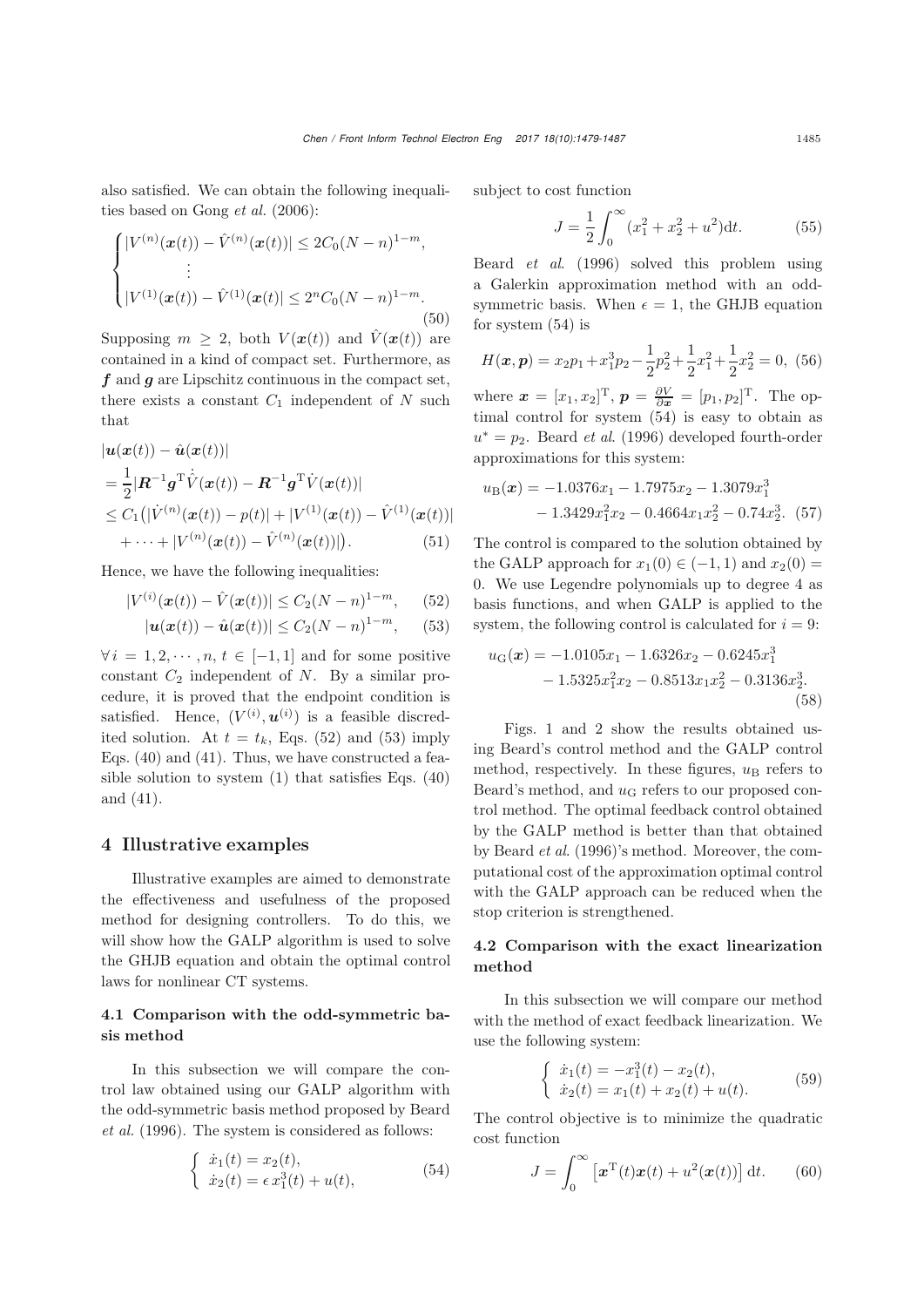

Fig. 1  $u_B$  for the optimal control problem obtained using Beard's control method



Fig. 2  $u_G$  for the optimal control problem obtained using the GALP control method

Isidori [\(2013\)](#page-8-19) linearized this system using the state feedback as follows:

<span id="page-7-2"></span>
$$
u(\boldsymbol{x}) = 3x_1^5 + 3x_1^2 x_2 - x_2 + v \tag{61}
$$

and the coordinate transformation

<span id="page-7-0"></span>
$$
\begin{cases}\n z_1 = -x_1, \\
 z_2 = x_1^3 + x_2.\n\end{cases} (62)
$$

In the new coordinates, system [\(59\)](#page-6-3) becomes

$$
\begin{cases} \n\dot{z}_1(t) = -z_2(t), \\ \n\dot{z}_2(t) = z_1(t) + v. \n\end{cases} \n(63)
$$

Now we can obtain the optimal control for the transformed system using LQR theory with respect to the cost function

$$
J = \int_0^\infty \left[ z^{\mathrm{T}}(t)z(t) + v^2(z(t)) \right] dt. \quad (64)
$$

It is easy to obtain the control law

<span id="page-7-1"></span>
$$
v(z) = 0.4142z_1 - 1.3522z_2.
$$
 (65)

The suboptimal control synthesized by exact linearization is given by substituting Eq. [\(62\)](#page-7-0) into Eq. [\(65\)](#page-7-1) to obtain  $v(x)$ , and then using Eq. [\(61\)](#page-7-2) to obtain

$$
u_{\rm I}(\boldsymbol{x}) = 3x_1^5 + 3x_1^2x_2 - x_2 + 0.4142x_1 - 1.3522x_1^3 - 1.3522x_2.
$$
 (66)

The control  $u_I(\boldsymbol{x})$  is stable on  $\mathbb{R}^2$ . Because  $\Omega$ is a compact set, we can let  $\Omega = [-1, 1] \times [-1, 1]$ for simplicity. In this example we use Legendre base functions to approximate the solution to the GHJB equation instead of the odd-symmetric basis functions in [Beard](#page-8-10) *et al.* [\(1997\)](#page-8-10). Using our method to a sixth-order approximation, we obtain the following feedback control:

$$
u_{\text{G}}^{(6)}(\boldsymbol{x}) = 0.1753x_1 - 2.6765x_2 - 0.7588x_1x_2^2 + 0.5018x_2^3 - 1.5638x_1^2x_2 - 0.8645x_1^3 + 0.7913x_1x_2^4 - 0.0628x_2^5 - 0.2687x_1^2x_2^3 + 0.5372x_1^3x_2^2 - 0.7635x_1^4x_2 + 0.6820x_1^5. \tag{67}
$$

The value function  $V_I$  with respect to control  $u_{\rm I}$  is compared with the cost function  $V_{\rm G}^{(6)}$  associated with control  $u_{\rm G}^{(6)}$  obtained from the GALP algorithm (Fig. 3). In this example, it is shown that our method performs much better than exact feedback linearization.



Fig. 3 Comparison with feedback linearization

# 5 Conclusions

It is important to have a numerical algorithm to approximate the solution to the HJB equation